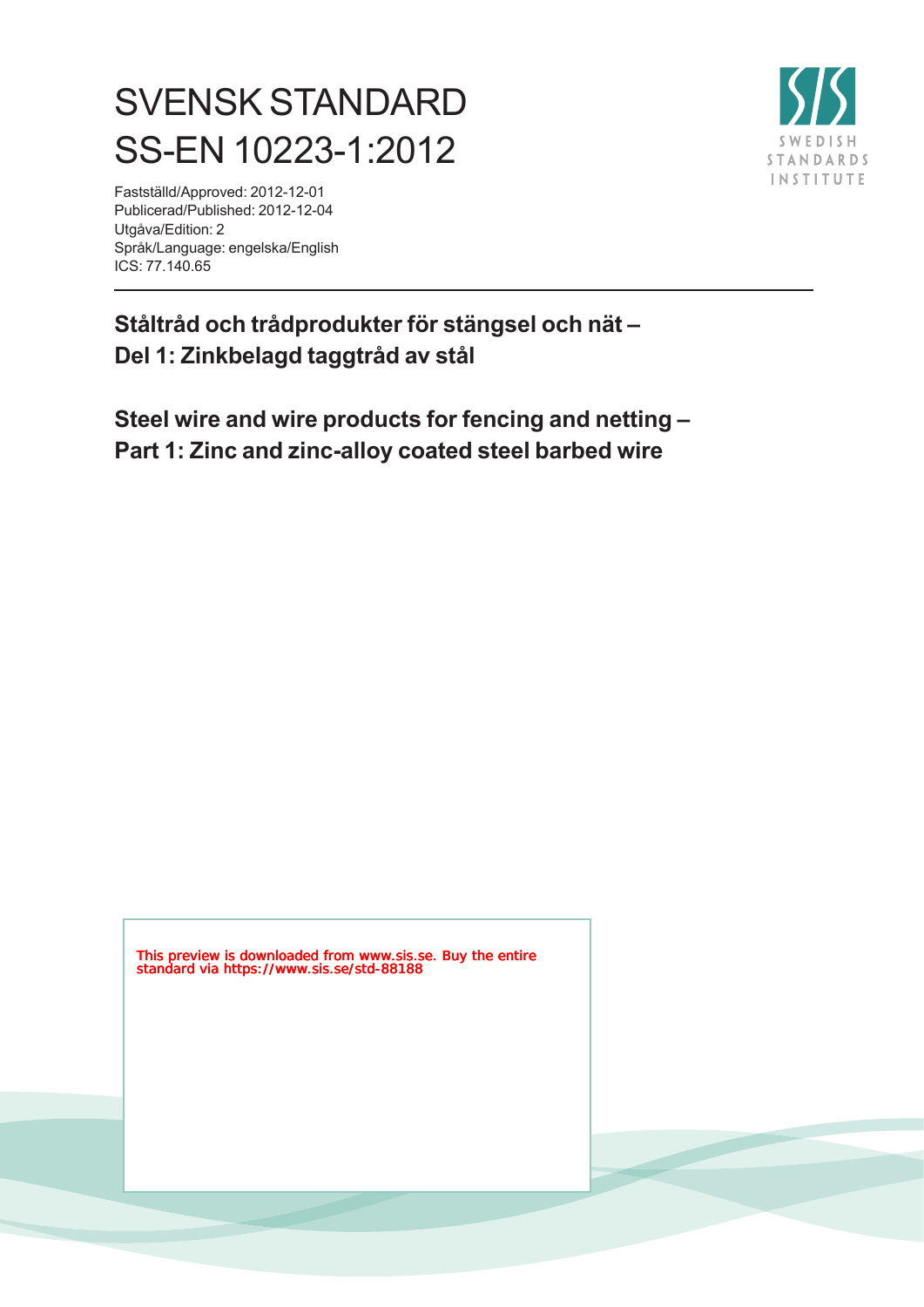## Standarder får världen att fungera

*SIS (Swedish Standards Institute) är en fristående ideell förening med medlemmar från både privat och offentlig sektor. Vi är en del av det europeiska och globala nätverk som utarbetar internationella standarder. Standarder är dokumenterad kunskap utvecklad av framstående aktörer inom industri, näringsliv och samhälle och befrämjar handel över gränser, bidrar till att processer och produkter blir säkrare samt effektiviserar din verksamhet.* 

#### **Delta och påverka**

Som medlem i SIS har du möjlighet att påverka framtida standarder inom ditt område på nationell, europeisk och global nivå. Du får samtidigt tillgång till tidig information om utvecklingen inom din bransch.

#### **Ta del av det färdiga arbetet**

Vi erbjuder våra kunder allt som rör standarder och deras tillämpning. Hos oss kan du köpa alla publikationer du behöver – allt från enskilda standarder, tekniska rapporter och standardpaket till handböcker och onlinetjänster. Genom vår webbtjänst e-nav får du tillgång till ett lättnavigerat bibliotek där alla standarder som är aktuella för ditt företag finns tillgängliga. Standarder och handböcker är källor till kunskap. Vi säljer dem.

#### **Utveckla din kompetens och lyckas bättre i ditt arbete**

Hos SIS kan du gå öppna eller företagsinterna utbildningar kring innehåll och tillämpning av standarder. Genom vår närhet till den internationella utvecklingen och ISO får du rätt kunskap i rätt tid, direkt från källan. Med vår kunskap om standarders möjligheter hjälper vi våra kunder att skapa verklig nytta och lönsamhet i sina verksamheter.

**Vill du veta mer om SIS eller hur standarder kan effektivisera din verksamhet är du välkommen in på www.sis.se eller ta kontakt med oss på tel 08-555 523 00.**

## Standards make the world go round

*SIS (Swedish Standards Institute) is an independent non-profit organisation with members from both the private and public sectors. We are part of the European and global network that draws up international standards. Standards consist of documented knowledge developed by prominent actors within the industry, business world and society. They promote cross-border trade, they help to make processes and products safer and they streamline your organisation.*

#### **Take part and have influence**

As a member of SIS you will have the possibility to participate in standardization activities on national, European and global level. The membership in SIS will give you the opportunity to influence future standards and gain access to early stage information about developments within your field.

#### **Get to know the finished work**

We offer our customers everything in connection with standards and their application. You can purchase all the publications you need from us - everything from individual standards, technical reports and standard packages through to manuals and online services. Our web service e-nav gives you access to an easy-to-navigate library where all standards that are relevant to your company are available. Standards and manuals are sources of knowledge. We sell them.

#### **Increase understanding and improve perception**

With SIS you can undergo either shared or in-house training in the content and application of standards. Thanks to our proximity to international development and ISO you receive the right knowledge at the right time, direct from the source. With our knowledge about the potential of standards, we assist our customers in creating tangible benefit and profitability in their organisations.

**If you want to know more about SIS, or how standards can streamline your organisation, please visit www.sis.se or contact us on phone +46 (0)8-555 523 00**



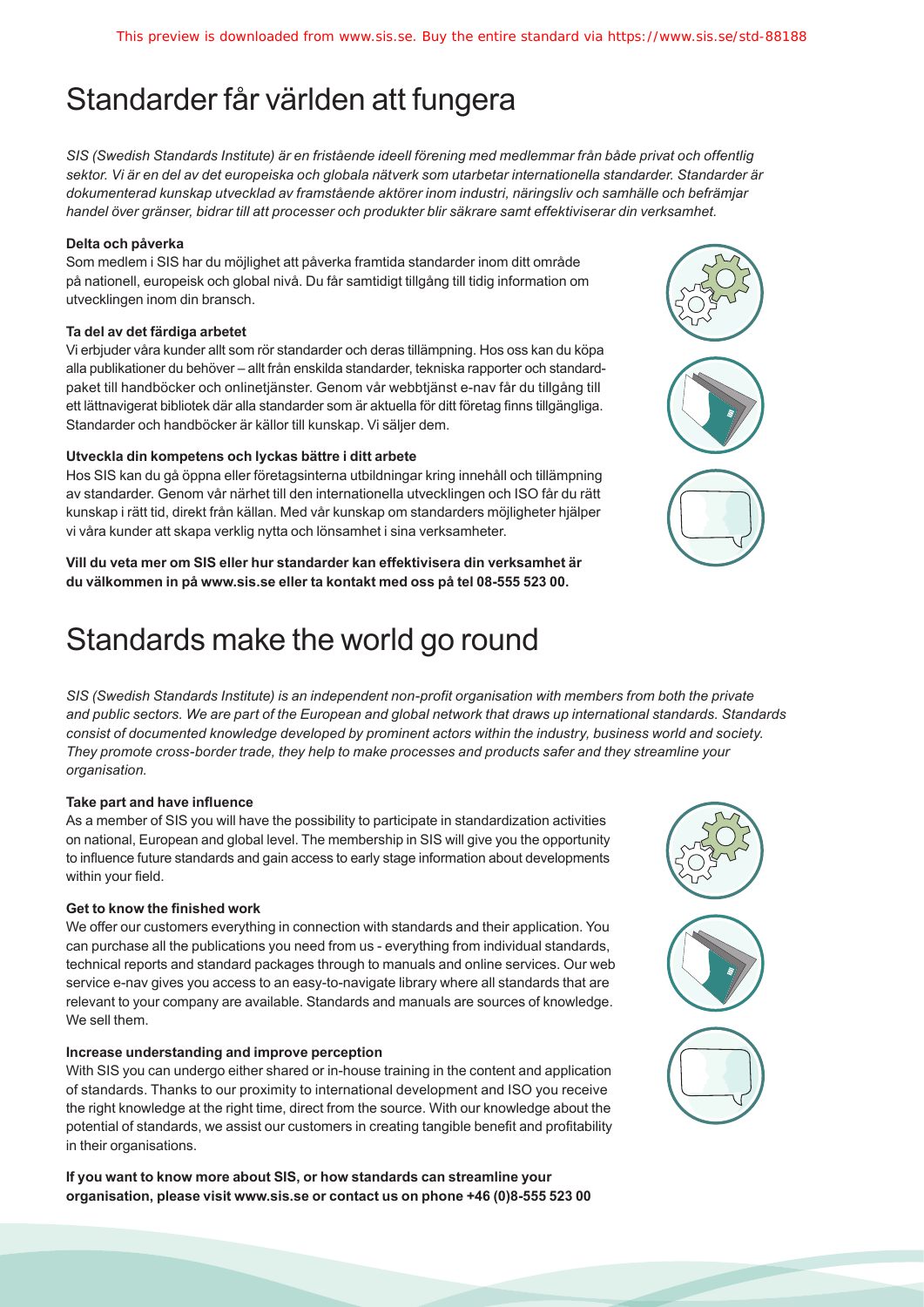Europastandarden EN 10223-1:2012 gäller som svensk standard. Detta dokument innehåller den officiella engelska versionen av EN 10223-1:2012.

Denna standard ersätter SS-EN 10223-1, utgåva 1.

The European Standard EN 10223-1:2012 has the status of a Swedish Standard. This document contains the official version of EN 10223-1:2012.

This standard supersedes the Swedish Standard SS-EN 10223-1, edition 1.

© Copyright / Upphovsrätten till denna produkt tillhör SIS, Swedish Standards Institute, Stockholm, Sverige. Användningen av denna produkt regleras av slutanvändarlicensen som återfinns i denna produkt, se standardens sista sidor.

© Copyright SIS, Swedish Standards Institute, Stockholm, Sweden. All rights reserved. The use of this product is governed by the end-user licence for this product. You will find the licence in the end of this document.

*Upplysningar om sakinnehållet i standarden lämnas av SIS, Swedish Standards Institute, telefon 08-555 520 00. Standarder kan beställas hos SIS Förlag AB som även lämnar allmänna upplysningar om svensk och utländsk standard.*

*Information about the content of the standard is available from the Swedish Standards Institute (SIS), telephone +46 8 555 520 00. Standards may be ordered from SIS Förlag AB, who can also provide general information about Swedish and foreign standards.*

Denna standard är framtagen av kommittén för Tråd och trådprodukter, SIS / TK 138.

Har du synpunkter på innehållet i den här standarden, vill du delta i ett kommande revideringsarbete eller vara med och ta fram andra standarder inom området? Gå in på www.sis.se - där hittar du mer information.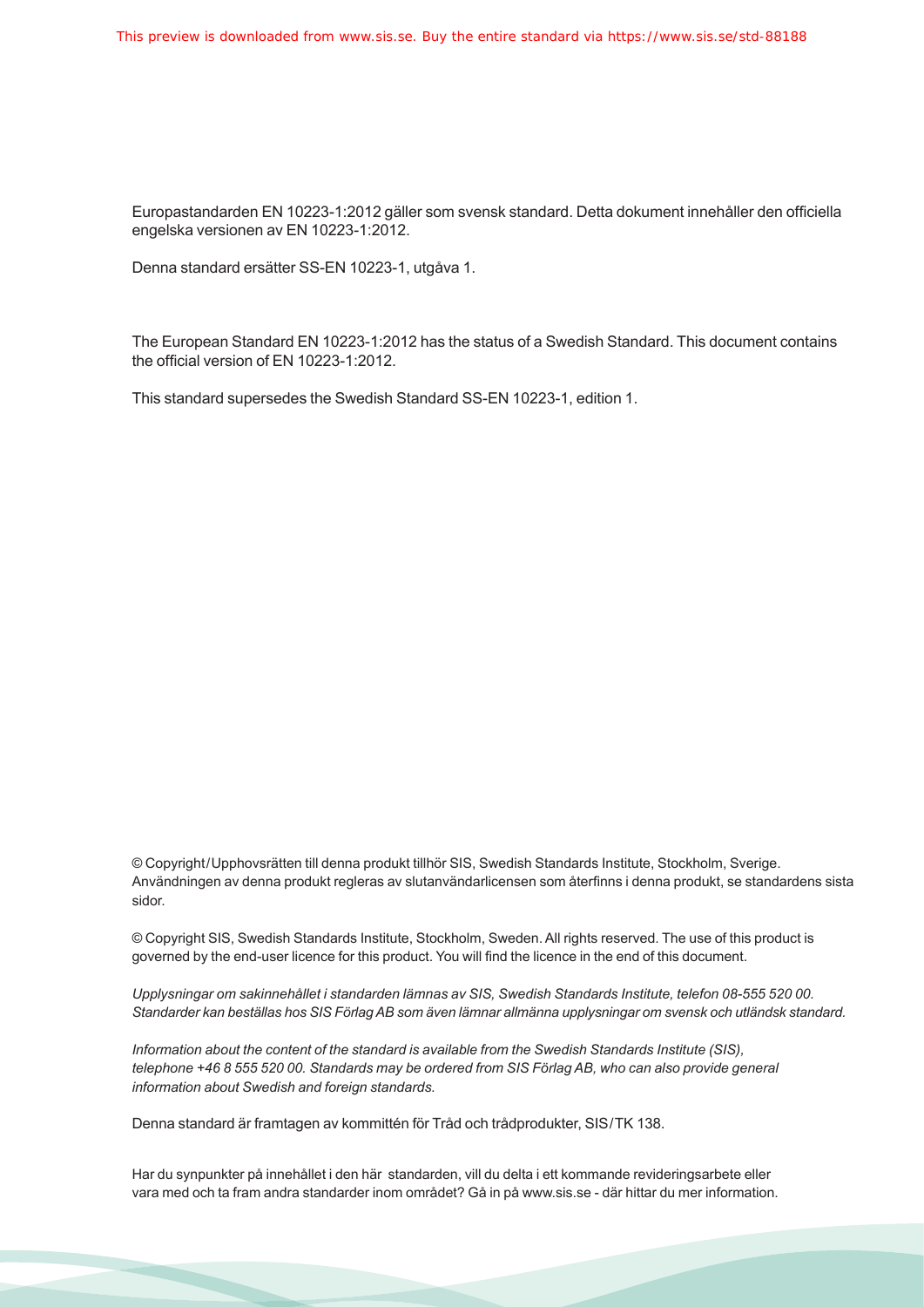This preview is downloaded from www.sis.se. Buy the entire standard via https://www.sis.se/std-88188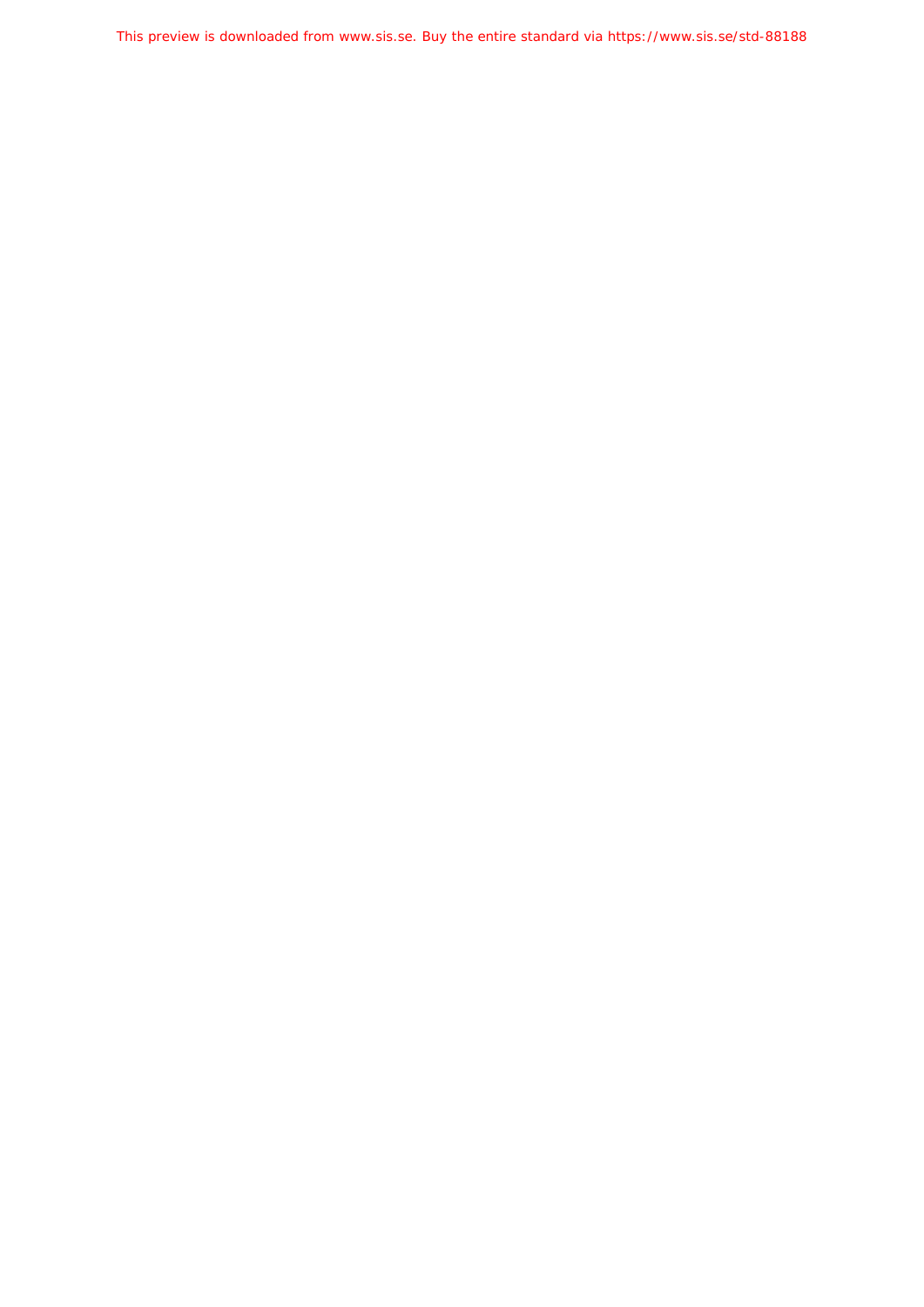## EUROPEAN STANDARD NORME EUROPÉENNE EUROPÄISCHE NORM

## **EN 10223-1**

November 2012

ICS 77.140.65 Supersedes EN 10223-1:1997

English Version

### Steel wire and wire products for fencing and netting - Part 1: Zinc and zinc-alloy coated steel barbed wire

Fils et produits tréfilés en acier pour clôtures et grillages - Partie 1: Ronces en acier revêtu de zinc ou d'alliage de zinc

Stahldraht und Drahterzeugnisse für Zäune und Drahtgeflechte - Teil 1: Stacheldraht aus Stahl, mit Zink oder Zinklegierung überzogen

This European Standard was approved by CEN on 13 October 2012.

CEN members are bound to comply with the CEN/CENELEC Internal Regulations which stipulate the conditions for giving this European Standard the status of a national standard without any alteration. Up-to-date lists and bibliographical references concerning such national standards may be obtained on application to the CEN-CENELEC Management Centre or to any CEN member.

This European Standard exists in three official versions (English, French, German). A version in any other language made by translation under the responsibility of a CEN member into its own language and notified to the CEN-CENELEC Management Centre has the same status as the official versions.

CEN members are the national standards bodies of Austria, Belgium, Bulgaria, Croatia, Cyprus, Czech Republic, Denmark, Estonia, Finland, Former Yugoslav Republic of Macedonia, France, Germany, Greece, Hungary, Iceland, Ireland, Italy, Latvia, Lithuania, Luxembourg, Malta, Netherlands, Norway, Poland, Portugal, Romania, Slovakia, Slovenia, Spain, Sweden, Switzerland, Turkey and United Kingdom.



EUROPEAN COMMITTEE FOR STANDARDIZATION COMITÉ EUROPÉEN DE NORMALISATION EUROPÄISCHES KOMITEE FÜR NORMUNG

**Management Centre: Avenue Marnix 17, B-1000 Brussels**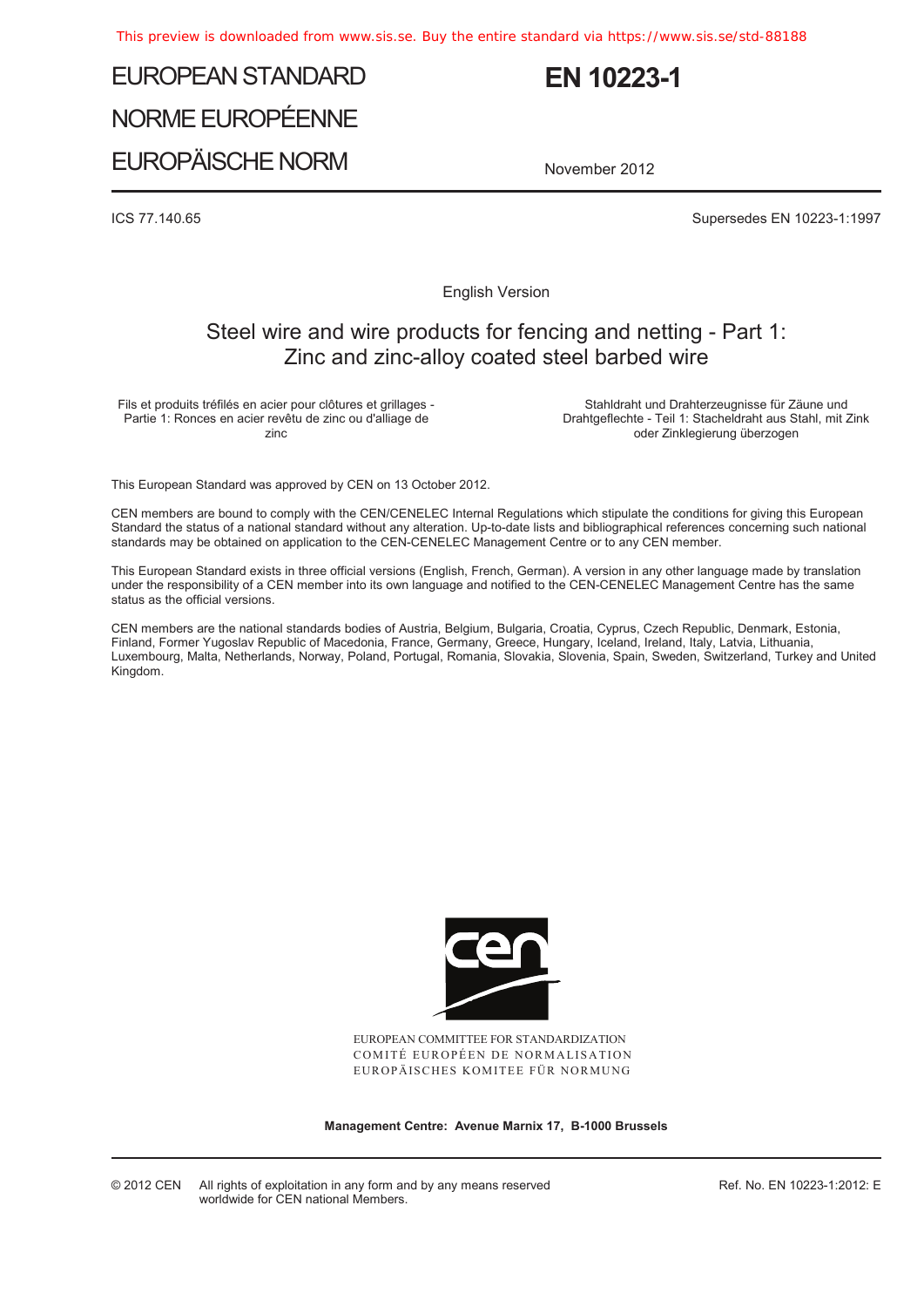This preview is downloaded from www.sis.se. Buy the entire standard via https://www.sis.se/std-88188 SS-EN 10223-1:2012 (E)

## **Contents**

Page

| $\mathbf{2}$                            |                                                                                        |  |
|-----------------------------------------|----------------------------------------------------------------------------------------|--|
| 3                                       |                                                                                        |  |
| 4<br>4.1<br>4.2                         |                                                                                        |  |
| 4.2.1<br>4.2.2<br>4.2.3<br>4.2.4<br>4.3 |                                                                                        |  |
| 5                                       |                                                                                        |  |
| 6                                       |                                                                                        |  |
|                                         |                                                                                        |  |
| 8<br>8.1<br>8.2<br>8.3<br>8.4           |                                                                                        |  |
| 9                                       |                                                                                        |  |
|                                         | Annex A (informative) Typical barbed wire formation (other types of barbed wire may be |  |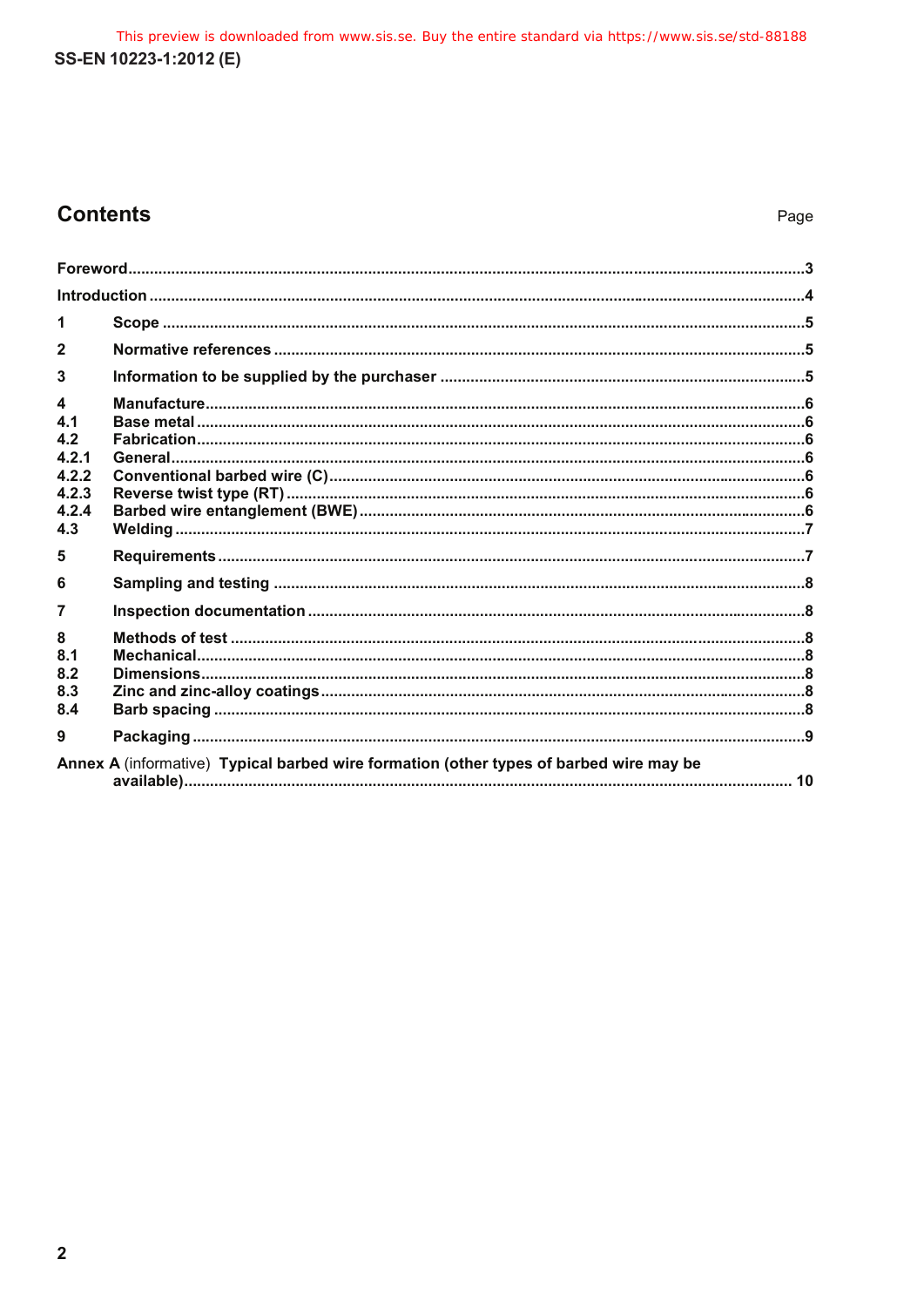### **Foreword**

This document (EN 10223-1:2012) has been prepared by Technical Committee ECISS/TC 106 "Wire rod and wires", the secretariat of which is held by AFNOR.

This European Standard shall be given the status of a national standard, either by publication of an identical text or by endorsement, at the latest by May 2013, and conflicting national standards shall be withdrawn at the latest by May 2013.

Attention is drawn to the possibility that some of the elements of this document may be the subject of patent rights. CEN [and/or CENELEC] shall not be held responsible for identifying any or all such patent rights.

This document supersedes EN 10223-1:1997.

EN 10223 "*Steel wire and wire products for fencing and netting*" consists of the following parts:

- *Part 1: Zinc and zinc-alloy coated steel barbed wire*
- *Part 2: Hexagonal steel wire netting for agricultural, insulation and fencing purposes*
- *Part 3: Hexagonal steel wire mesh products for engineering purposes*
- *Part 4: Steel wire welded mesh fencing*
- *Part 5: Steel wire woven hinged joint and knotted mesh fencing*
- *Part 6: Steel wire chain link fencing*
- *Part 7: Steel wire welded panels for fencing*
- *Part 8: Welded mesh gabion products*

According to the CEN/CENELEC Internal Regulations, the national standards organisations of the following countries are bound to implement this European Standard: Austria, Belgium, Bulgaria, Croatia, Cyprus, Czech Republic, Denmark, Estonia, Finland, Former Yugoslav Republic of Macedonia, France, Germany, Greece, Hungary, Iceland, Ireland, Italy, Latvia, Lithuania, Luxembourg, Malta, Netherlands, Norway, Poland, Portugal, Romania, Slovakia, Slovenia, Spain, Sweden, Switzerland, Turkey and the United Kingdom.